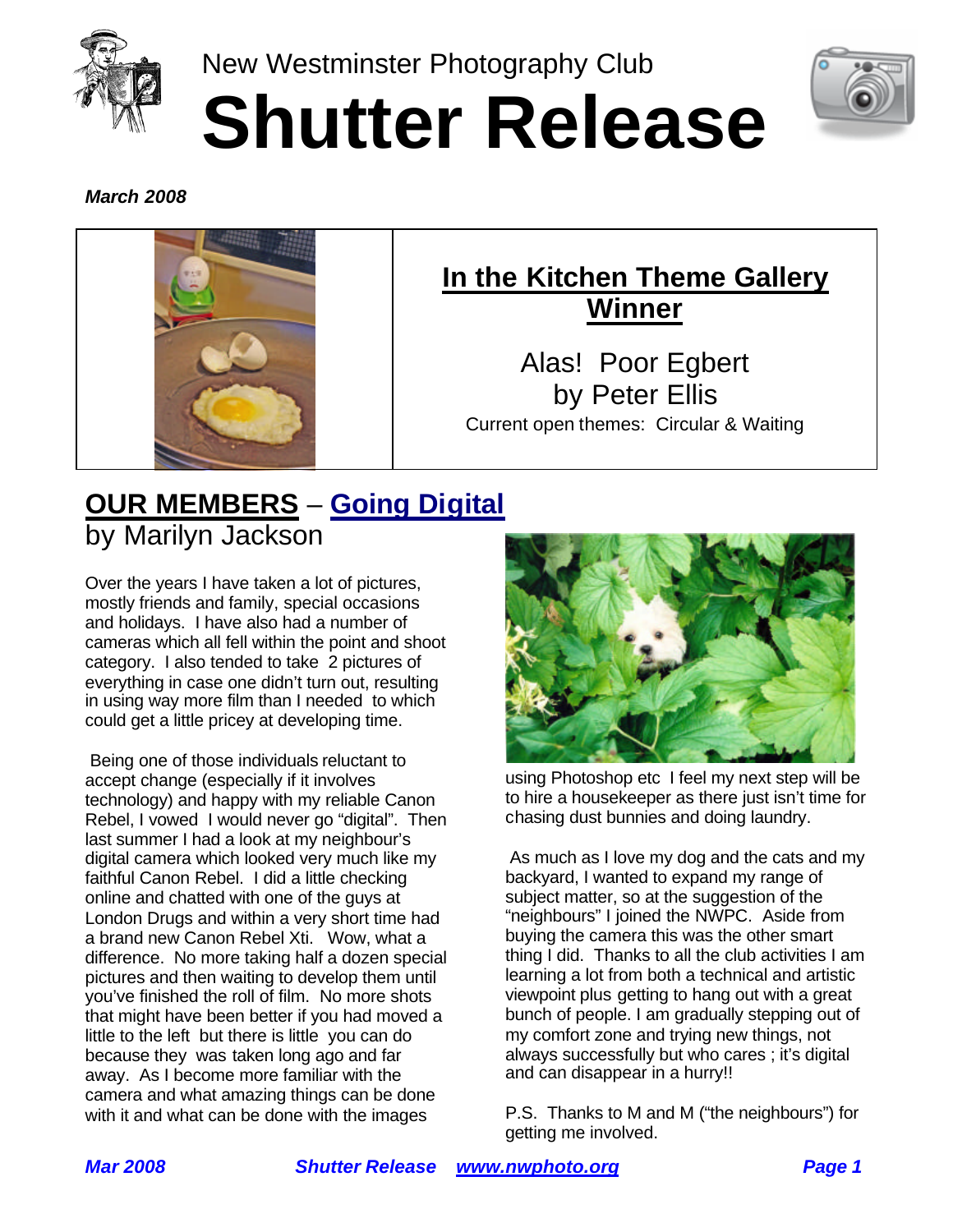

### **Upcoming Programs**

#### **Mar 4, 2008 : Member's Night and BC Print Challenge Selection**

#### Hello everyone - this is a promo!

By now, Derek will have the info on the website but, for those who aren't in the habit of checking the Program page regularly, this is what will be happening at the next meeting.

Although it is still listed as a Members Night, the priority item is the selection for the CAPA BC Print Challenge. We are asking you to bring in two of your best prints, hoping we will do even better than at last year's Challenge.

As a reminder of the entry requirements :-

- Prints may be of any subject colour or B/W minimum size 80 sq ins.
- Must be mounted in 16"x20" white single mats, with a sturdy backing board, firmly attached to the mat. (Precut 16"x20" mats with 8"x10" &11"x14" windows are inexpensive and easily available, so keep this in mind when deciding print size.)
- Entries must not be framed, glassed or foamcore mounted.
- No identification mayappear on front of print
- The maker's name and address; print title; with club name and address, must be on the upper R.H. corner of the backboard.
- If an entrant is a member of more than one club, only one print may be entered by that person.

Once the print selection is done, we'll move on to the Members' Night program.

#### **Mar 11, 2008 : Mylar Workshop**

This meeting is currently scheduled to be a workshop night. We will practice the technique of working with mylar to create abstracts and distorted images.

#### **In Preparation: To participate remember to bring your camera equipment. Tripods are strongly recommended!**

• **Mylar Images**:

Mylar, it says... but what is that, and what's it got to do with photography? Mylar is thin plastic sheet, with a polished metallic coating. Objects placed on it, or seen at the end of a tube, will appear to twist and warp into fantastic shapes.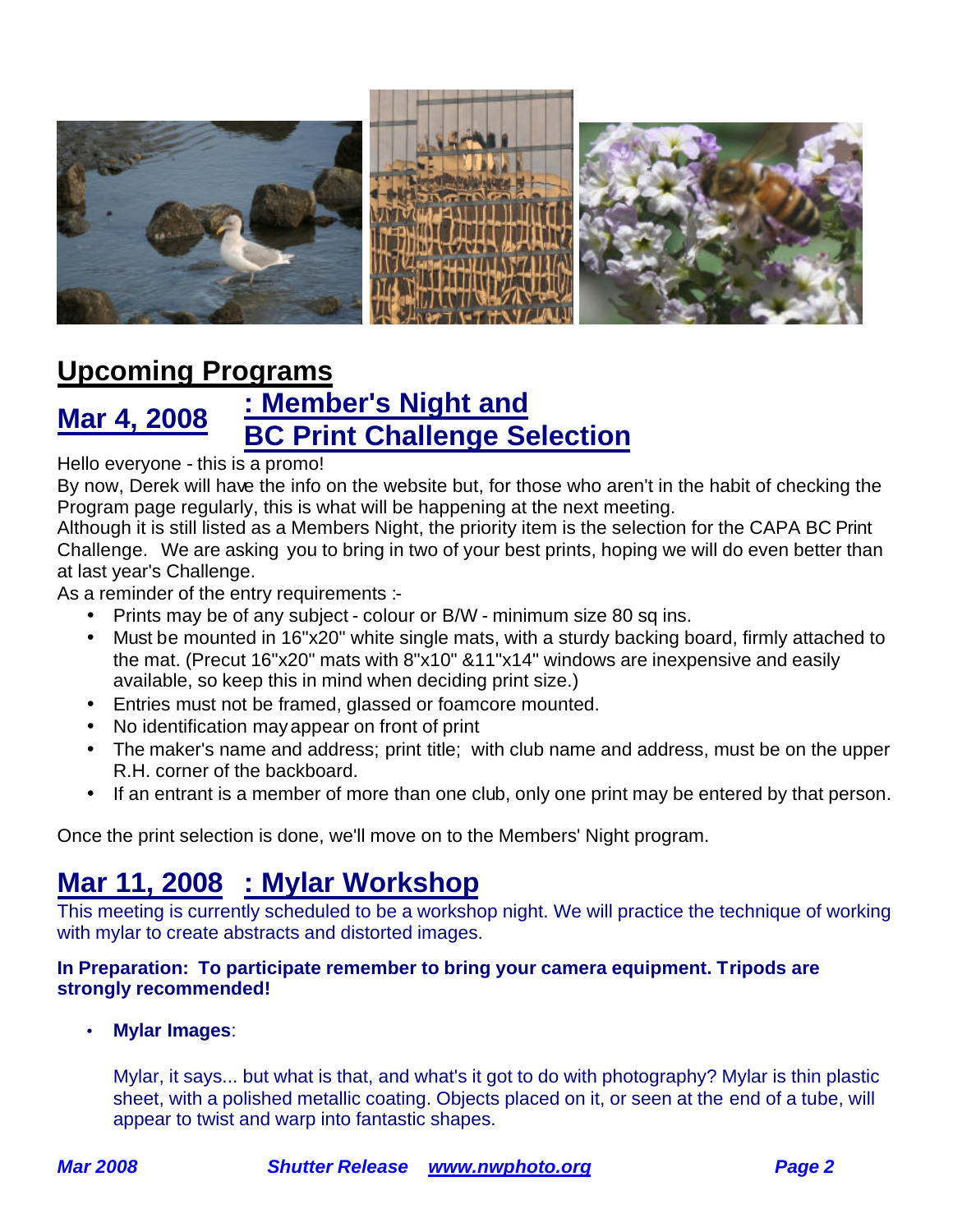Change the lighting, distort the sheet or tube, and you have a totally different image. It's like magic, and the picture possibilities are limited only by your imagination. Peter says don't miss this one...

You can see a couple of examples of mylar photography online in an article/gallery on Ira Cohen, considered the father of mylar photography.

#### **NWPC North Shore Challenge**

#### **Results** by Dave Emery

Sixteen of our members enjoyed a great evening of photographic expertise. 29 photo clubs from BC and the Yukon submitted 10 images and competed in the

evening's competition. The 3 judges scored each image



to a maximum of total of 27 points. Our club, lead by Alexa's image, tied with 2 other clubs for 10<sup>th</sup> place with a total score of 194. This was our club's best showing in years! Congratulations to all members who submitted photos for this effort!

> Grace Darney - Candy Gold - 16 Shona Lafortune - Energy - 17

Peter Ellis - Dockside - 19

Matti J Lagerbom - Mini rally-56 - 18 David Love - Curves Ahead - 19 Derek Carlin - A Child's Dream - 19

Dave Emery - Weathering the Storm - 20 Jason Hollister - Bridge to Orion - 21 Tony van Straubenzee - Gastown -21 Alexa Love - Hot Spring Hands - 24



## **Upcoming Outings**

**Sea to Sky Mar 15, 2008**

> **Subjects:** Photograph oceans and mountain views and the village of Deep Cove on this outing that celebrates the diversity of our region.

- **Logistics:** Carpool from the school at 9:30. Wear appropriate clothing for sand, sea and snow. Bring snacks/lunch or money.
	- **Details:** This is **not** the "Sea to Sky" highway to Squamish and Whistler. This is a little exploration on the other end of the North Shore... We will go straight to Deep Cove (while there is still some parking) for seascapes and whatever we find, and maybe a coffee, then up to Mount Seymour for some city and mountain views, weather permitting. If you need more ocean, you can stop at Cates Park on the return. There should be opportunities for sea and mountain scenics, nature, snow... (maybe lots of snow - you're not sick of it, are you?) and a little seaside village architecture.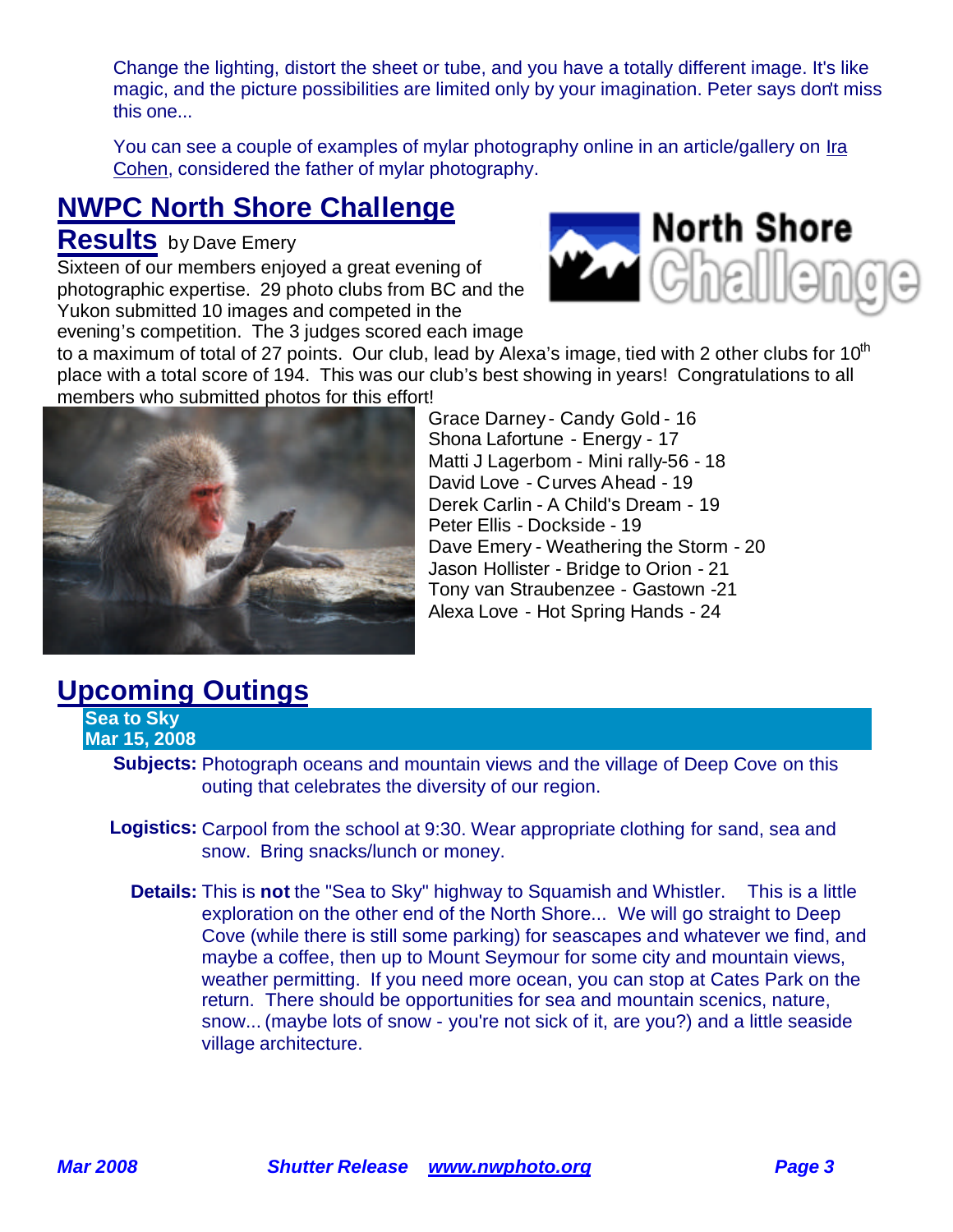### **Recent Outings**

### **A Look Back in Time (50's Glamour Outing Report)**

by Peter Ellis

It took several weeks of active preparation and planning, but Shona and Justin's "50's glamour" outing project became an actual 'shoot' on Saturday February 23<sup>rd</sup>. They had put an enormous amount of effort into the 'prep' work – scouring charity shops for period-style clothing; making clothes; buying props and wigs, as well as arranging for the models and the make-up artist. A lot of credit must also go to Jim Britton, for offering the use of his studio and garage work-space, and providing the lights, the lighting and photographic know-how.

You obviously can't have a model shoot without models, so we were fortunate to have Stephanie, two Andreas, and our own Tasha, to act as 1950's glamour queens, who were amazingly patient with us. They were posed, moved, dazzled by the lighting, asked for "a little more to the left – lean forward - now a profile", while all we had to do was decide on the right angle, and click the shutter.

Even the loveliest models need help to look their best before the camera, and Shona's niece, who's training to be a professional cosmetologist, also volunteered to be part of the team. She provided the final touches to give us the styles and personalities we were looking for. If the measure of success of any outing is the amount of support you get from the group, this can be listed as a winner, with fourteen members there.

Did it all work? Did we lots of good pictures? Did we have a great time? You bet! But judge for yourself, from the results you see with this…

#### **Roll the credits**:

Jim Britton: studio, lights, instruction, props; Lorraine (Jim's assistant): access; Tlell: makeup and hair styling; Andrea, Andrea, Stephanie and Tasha: our great models; Tasha: prop shopping assistance and costume advice; Justin and Shona: concept, sewing (Justin made the blue satin dress; Shona made the white shorts), snacks, props, that absolutely hideous blonde



wig we didn't use... Thanks to everyone for helping make our Glamour Studio Outing a success.

**In attendance** (in no particular order): Derek, Peter, Matti, Keith, Tony, Marilyn, Mary Ann, Dave E., David L., new member Doug, Tasha, Shona and Justin. With the models, Jim, Lorraine and Tlell...yes, it was crowded.

**Images by**: Marilyn, Keith, Mary Ann, Derek, David L & Dave E.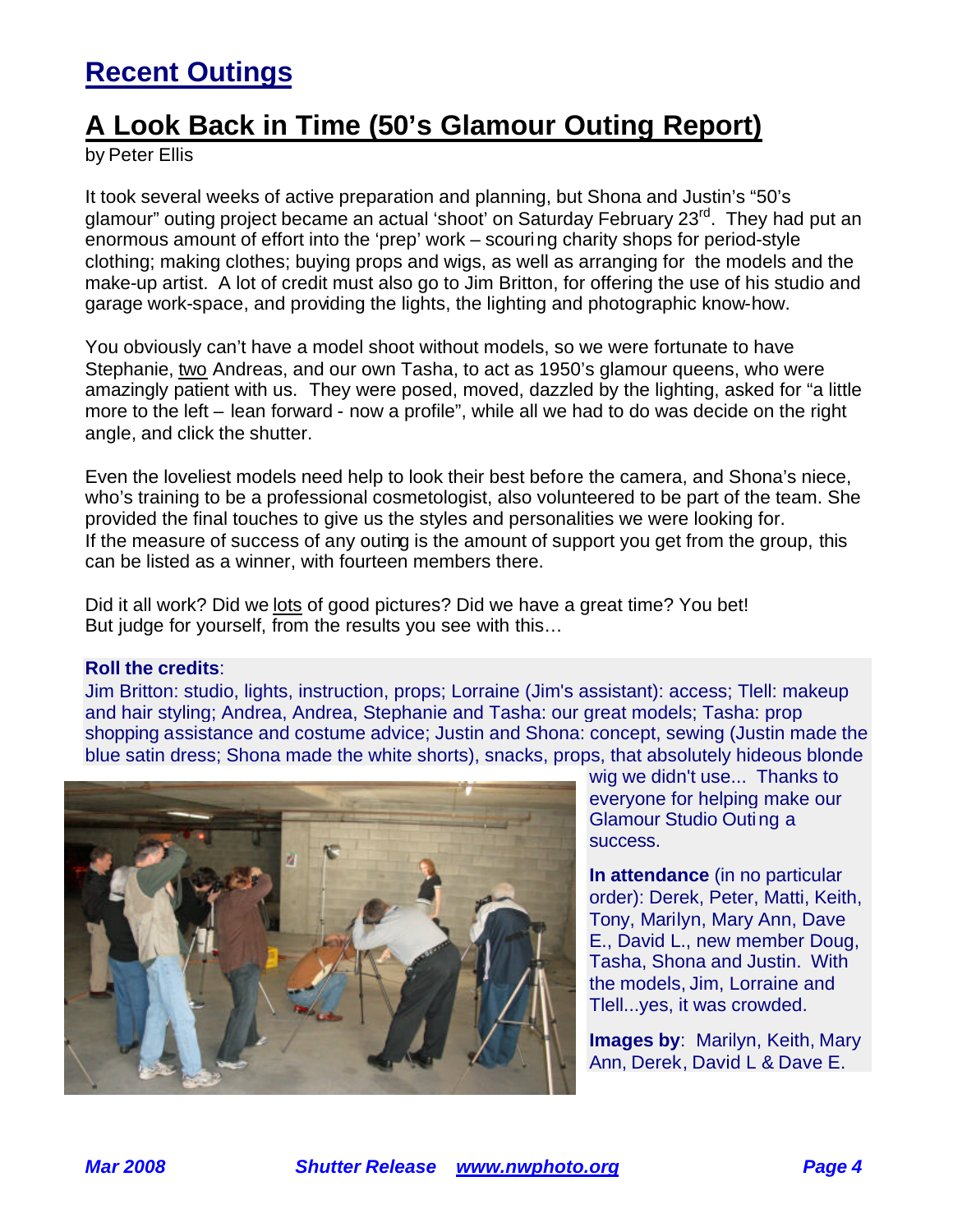

#### **Recent Programs – A Pair of Shorts** *critique by Grace Darney*

On went the summer shorts! Out came the sunscreen! Snow tires were finally bought….and stored for next year?

On February  $4<sup>th</sup>$ , the New Westminster Photo Club gathered for an enjoyable evening learning about green squares, purple swamps, watercolour filters, and dolly zooms.

Derek's presentation "Beyond the Green Square" and Shona's presentation "The Outer Limits" came with music, sound effects, laughter, and great learning opportunities for "oldies" and "greenies" alike.



Derek was there to urge us to stop setting our cameras on the fully automatic mode, and Shona urged us to use Photoshop filters that may or may not work the same as the old reliable Cokin filters so familiar to film users, with results both dramatic and dreamy.

Why DO we leave the setting at Automatic?

- Are we simply lazy?
- Are we afraid?
- Are we so used to the shots taken on Automatic that we assume nothing can improve them?
- CAN we use Photoshop to create artistic watercolours of Manning park flowers will they be as evocative as the Cokin watercolour filter?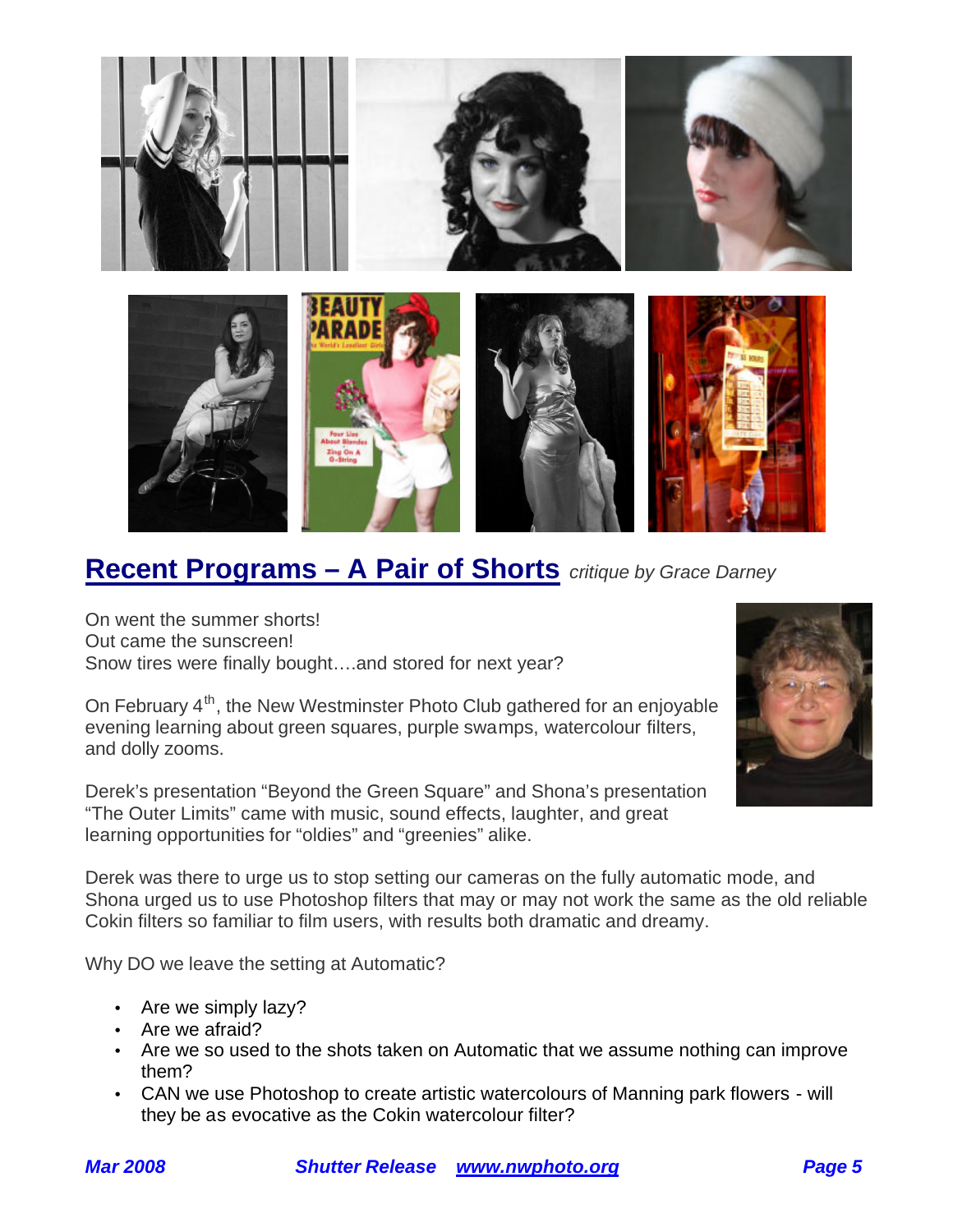Yes to all of the above, folks.

Like Derek contends, YOU CAN TAKE CONTROL of your destiny (well, at least of your photo results) if you learn a few simple tools:

There are five controls on cameras that affect the appearance of images:

- Aperture a hole that lets light in.
- Shutter speed how long the hole is open.
- Focal length like a magnifying glass in front of the hole.
- Film speed how fast it reacts to the hole.
- Focus fine-tuning the "holey" light.

Derek introduced a formula for exposure – the problem with this is that Ansel Adams went to the grave with the knowledge (LOL). The major problem with that formula was this: Who wants to do math calculations with a camera in hand?

Learn that there are three basic types of stops in photography: F/stop; shutter speed; film stops.

- **F/stops**: the numbers represent light getting into your camera. The lower the number, the more light is getting in; the higher the number, the less amount of light is getting in. If you need less light – "open it up a stop" – how many times have you heard a judge voice that maxim? What does it mean? It means that if your F/stop is set at F/11 and the photo is dark, you will have a photo with more light if your F/stop is F/5.6. Try it – you'll like it.
- **Shutter stops** all this means is how long you leave the shutter open. If you double the time, you are doubling the amount of light onto your photo.
- **Film stops** with a digital camera, you can set, set and reset as often as you want no changing film to change the ASA / ISO setting. Each number doubles the speed of reaction to light and each higher # represents a film that reacts twice as fast as the number directly below that number.

The first step beyond the green square is to use Priority Modes (Shutter, Aperture) and Auto Modes (sports mode, flower mode etc). An interesting concept is the Dolly Zoom – "falling away from oneself" has been a good description for this – it's a technique used by moving the camera while changing the focal length.

Shona told us to Stretch as artists, to See the unexpected using different viewpoints, long or short focal lengths, macros lenses, to pann with a slow shutter speed, moving the camera while the image is moving. Use the old sandwich method – in Photoshop, this is taken care of with Layers.

She spoke a lot about filters:

**Polarizing filter:** gets rid of bright reflections. **Watercolour filter**: good to use if your photo is not in focus. **Photoshop filters**: work especially well when the original photo is strong.

*Mar 2008 Shutter Release www.nwphoto.org Page 6* More to come in future *Beyond The Green Square* and *Outer Limits* talks.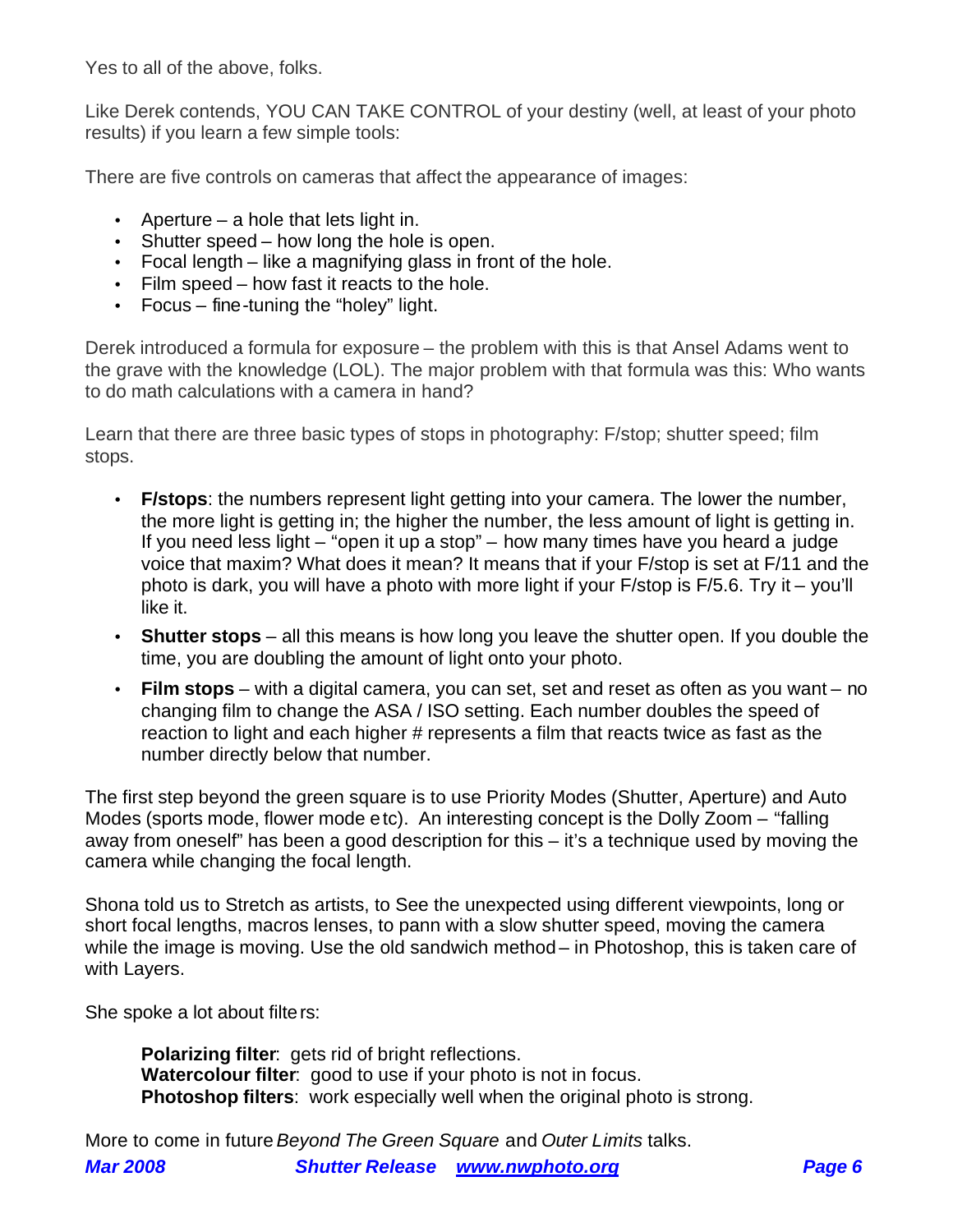#### **Life According to Bryan Peterson, Photographer** *by Grace Darney*

On Feb 10th, Grace, June, Derek, and Keith travelled by Skytrain early in the morning to spend a day learning how photography is done according to Bryan Peterson. We attended his workshop, "Understanding Exposure, and the Art of Seeing".

It was most interesting, intriguing, and a great deal of fun.

We didn't know we were going to a pop psychology class as well as a photography workshop.

Bryan mentioned how there are five elements of design: Line, Texture, Colour, Pattern, and Shape/Form. If you look at your work and see what elements you use most often, he can categorize you:

- ÿ **Mostly lines in your photos**: You are a self-disciplined, rigid, stubborn, Type A who is very very generous to charities.
- ÿ **Mostly texture in your photos**: You are a loyal, sensitive person, plugged into feelings, with your thumb to the earth's pulse.
- ÿ **Mostly bright colours in your photos**: You are a middle or only child (who was not breastfed) who needs attention and takes flamboyant, colourful photos, you are often the life of the party, and are incredibly loyal.
- ÿ **Mostly patterns in your photos**: You have a double dose of all the above!
- ÿ **Mostly shapes & forms in your photos**: Hmmm, I have no notes on this :~(

Bryan urged us to shoot RAW all the time as you get more colours, and you can actually err on the side of under-exposed shots, since you can fix them up in the software.

Other Bryan maxims:

- $\triangleright$  Best time to shoot a vertical shot?
- $\triangleright$  Right after you shoot the horizontal!
- $\triangleright$  He sets his white balance to cloudy and leaves it there 99.9% of the time.
- $\triangleright$  Use the tungsten white balance setting for night shots though.

On Composition, he made the following points:

- $\triangleright$  Fill the frame.
- $\triangleright$  Watch the background (no unexpected guests).
- $\triangleright$  Take horizontal AND vertical shots of the same scene.
- $\triangleright$  Consider the rule of thirds.
- $\triangleright$  Frame some shots within another frame.
- $\triangleright$  Avoid mergers.
- $\triangleright$  Use another perspective (take a ladder along).
- $\triangleright$  Put a human in the shot.

The rest of the talk is pretty much covered in his books: "Understanding Digital Photography" and "Exposure", as well as his latest book, "Understanding Shutter Speed", due out in April.

Bryan runs an online photography school (Perfect Picture School of Photography). Find info at www.ppsop.com.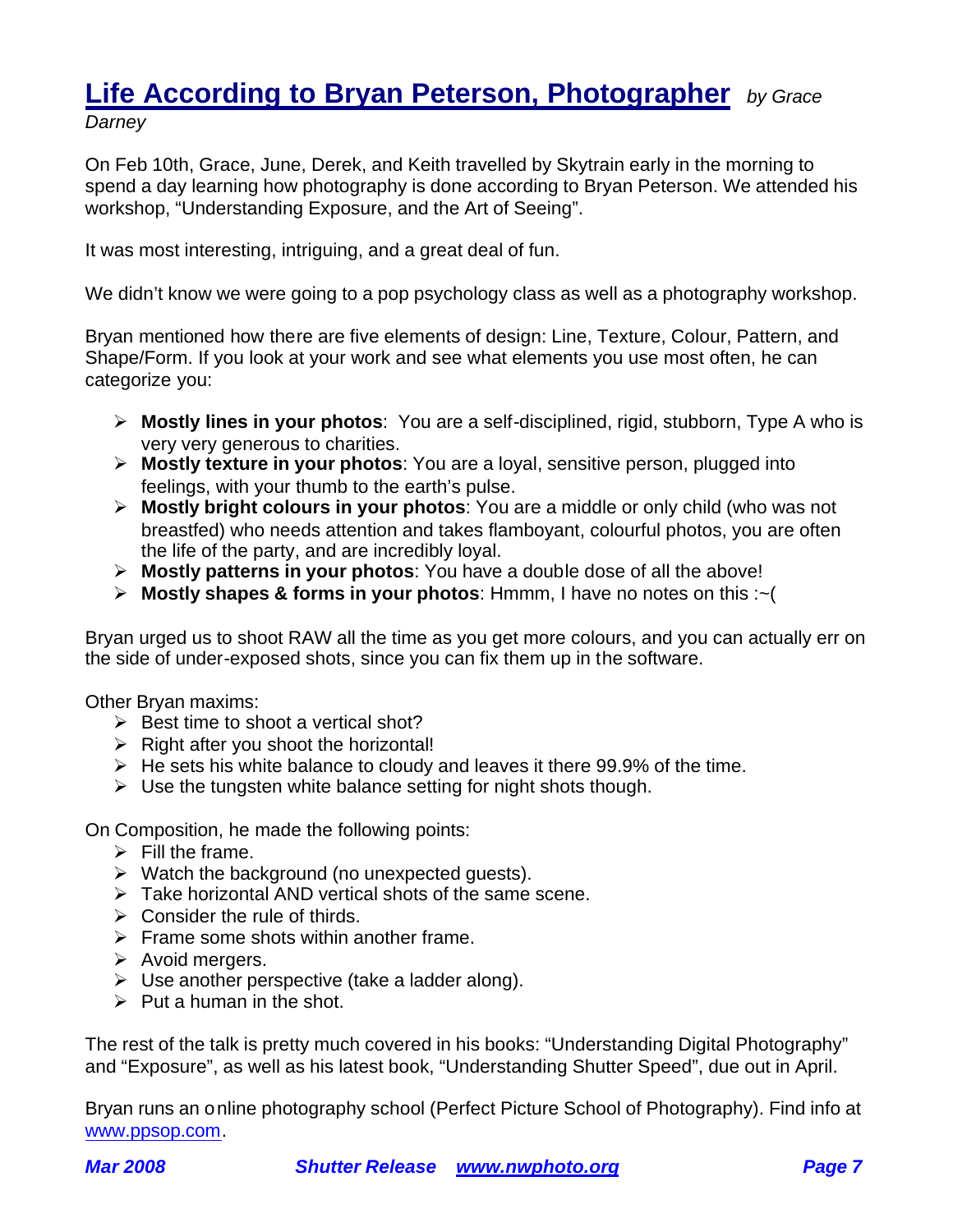## **Collectible Cameras - February 19 Meeting** Report by Shona

**LaFortune** 

Anyone who has attended the big camera swap meets has probably met Siggi Rohde or knows his name. He has been with the Western Canada Photographic Historical Association (currently VP) since its inception, and it was a treat to have him visit the club and bring with him a varied selection from his sizable camera collection.

One of Siggi's first comments was, to me, the most important. He said, "Collect what you like". This advice applies well to collecting almost anything, since values rise and fall. Old objects are, sadly, only "worth" what people are willing to pay for them, so if you are going to collect cameras, they should be something you love, enjoy or appreciate.



Some people collect cameras of a certain type or from a certain manufacturer and thus often develop an expertise in their preferred area. Others just collect things that appeal to them, and may end up with an eclectic collection.

Siggi was very "hands on", passing many of his cameras around the room, from tiny little "spy" cameras, to gold coloured imitation Leicas. The opportunity to see how they fit the hand and how they were designed to look good and function with precision added a depth to his presentation With the obvious exception of the little plastic boxes (some of which are quite collectible, especially, apparently, the colours), most of those old cameras were extremely robust. If you have become accustomed to today's light bodies, the weights on some of the small cameras were surprising.

As Jason commented, looking at one of the older models "In 100 years you will still be able to use that camera." Like fine old watch making, these cameras had no electronic assistance and in most cases, no battery dependence, and have performed the shutter movement/shutter speed/aperture functions perfectly for many years.

Values were all over the map. As everyone who has watched Antique Road Show can attest, some very old, beautifully crafted items, sell for surprisingly low amounts, while crappy looking plastic things go for much more. When people paid good money for something, Siggi said, they maintained it and kept it. It's the inexpensive stuff (that almost everyone threw out) that is now rare, and people will pay for rare.

There are still camera "mechanics", Siggi calls them, who do precise work on older cameras, even to rebuilding shutters. And some countries have found a niche manufacturing discontinued formats of film, so you can do Internet searches to find sources, if you actually want to **use** your old cameras.

There are lots of references sources for valuing cameras, and except for a few in the \$2,000 plus range, most of the cameras Siggi had, and that our members brought in for him to look at, were valued from around \$30 to \$300, so this addictive hobby is accessible to almost everyone…

Siggi is the Canadian distributor for the Noblex panoramic camera and also brought along plenty of handouts for the swap meet on April 20 at the Camera Recreation Centre. This might be a good place to start your own camera collection (or sell it off….)